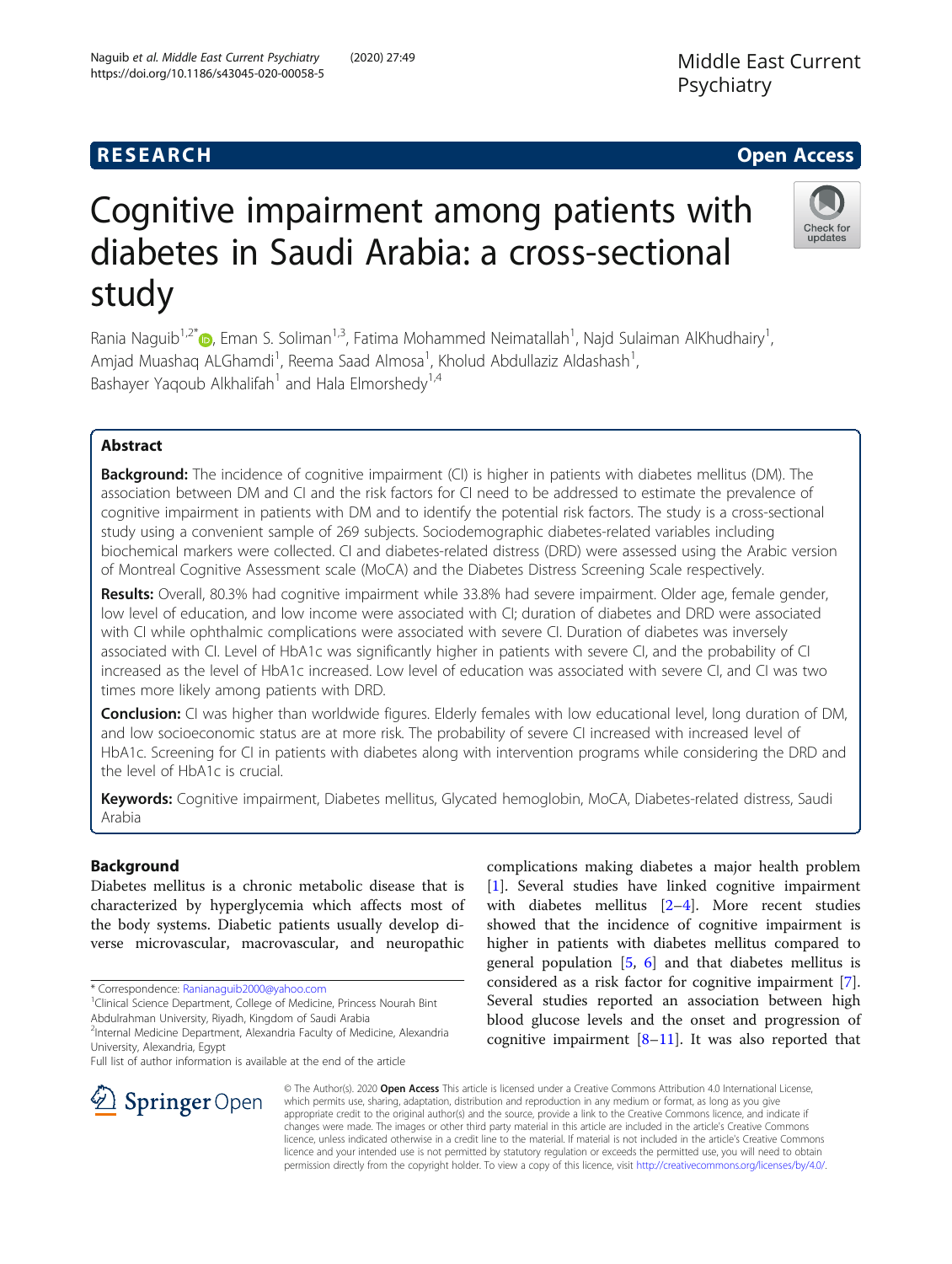less than 4% of the healthy subjects aged 65 years or less are suffering from cognitive impairment [\[12\]](#page-9-0).

Cognitive impairment is defined as difficulty remembering, learning new things, concentrating, or making decisions that affect everyday life [[1](#page-9-0)]. It is a major community concern because it results in functional disability, and it increases healthcare costs [\[13](#page-9-0)]. It might adversely affect the management plan or cause serious harm specially in patients with diabetes, since patients' concepts regarding the need for regular follow-up, self-care, adherence to diet, exercise, and medications depend mainly on an intact memory [\[1](#page-9-0), [14\]](#page-9-0). Patients with cognitive impairment might be at risk of having complications from treatment like developing hypoglycemia because of either omission of meals or wrong dose or timing of insulin or oral medications [[1,](#page-9-0) [15\]](#page-9-0).

The exact mechanism for the development of cognitive impairment in diabetes mellitus is complex. One study suggests cerebrovascular disease as a risk factor [\[13](#page-9-0)]. Other studies suggest that fluctuation of blood glucose level, end products of metabolism, insulin resistance, concomitant hypertension, amyloidosis, depression, and some physical and psychological factors may play significant roles [\[2](#page-9-0), [16\]](#page-9-0). Chronic hyperglycemia has been proven to be toxic to the neurons due to the production of advanced glycation end products causing oxidative damage which causes neuronal injury [[8,](#page-9-0) [17\]](#page-9-0). Microangiopathy, oxidative stress, inflammation, and dyslipidemia are other important factors which can lead to neuronal damage resulting in cognitive impairment [[1\]](#page-9-0). Other suggested mechanisms for cognitive impairment among individuals with diabetes mellitus include expression of insulin-degrading enzyme and occurrence of severe hypoglycemic events [[18\]](#page-9-0). The duration of diabetes and poor glycemic control has been always considered as important contributors to the impact of diabetes mellitus on cognitive impairment [[7,](#page-9-0) [19\]](#page-9-0). The longer the duration of diabetes mellitus, the more likely is the occurrence of complications, including cognitive compromise [\[19](#page-9-0)].

Some studies assessing the prevalence of cognitive impairment in the Middle East and Arabic-speaking countries demonstrated that the range of cognitive impairment in this region ranges from 4.4 to 32% [[20](#page-9-0), [21\]](#page-9-0). A recent study assessing the prevalence of cognitive impairment among Saudi population aged 60 years and above demonstrated a prevalence of 46% [[21\]](#page-9-0). It is still controversial to determine which domain of cognition is affected the most in patient with diabetes [\[13](#page-9-0)].

Diabetes-related distress (DRD) is defined as significant psychosocial factors that have been demonstrated to impact diabetes outcomes. Diabetes distress depicts the logical and situational challenges which an individual can encounter concerning the management, support, and emotional stress of diabetes. Several studies

demonstrated that diabetes-related distress affects glycemic control, supporting the impact of diabetes distress on diabetes outcomes [\[22\]](#page-9-0). In spite of the obvious relation between diabetes and DRD, the relation between cognitive impairment and DRD needs to be addressed.

Although diabetic patients are at increased risk to develop cognitive impairment, the cognitive function of patients with diabetes is not usually assessed in routine clinical care. There are no data available on the prevalence of cognitive impairment in the diabetic Saudi population. It is crucial to understand the association between cognitive impairment and diabetes mellitus in order to maximize the quality of life. The aim of this study is to estimate the prevalence of cognitive impairment in patients with DM and to identify the potential risk factors.

#### **Methods**

#### Study design

We conducted a cross-sectional study using a convenient sample of 269 diabetic subjects recruited from governmental and university general tertiary care hospitals in Riyadh, Saudi Arabia, from September 2019 till March 2020. Subjects of both genders aged 18 years and above diagnosed with type 1 or type 2 diabetes for at least 2 years whose diagnosis was based on laboratory tests (HbA1c, fasting plasma glucose, and 2-h post-prandial plasma glucose) and are receiving any modality of treatment for diabetes (diet, exercise, oral hypoglycemic medications, and/or insulin) were included in this study. Patients with an advanced comorbid medical condition that could have affected cognitive function such as developmental disorders, mental retardation, advanced neurological condition, uncontrolled psychiatric problems, dementia, advanced cardiac or pulmonary conditions, severe liver and/or renal failure, advanced rheumatological disorder, severe anemia, using steroids for the treatment of any disease, and patients with speech or hearing disabilities were excluded.

#### Sample size calculation

Sample size was calculated using STATA Ver.16 (Stata Corp, College Station, TX, USA), assuming prevalence of cognitive impairment at  $0.6 \pm 0.1$ ,  $P < 0.05$ , and power of study 0.8; the minimal sample size was 197, we increased the sample size to 269 to compensate for missing data.

Ethical considerations The study was conducted in accordance with the Helsinki Declaration and after the ethical approval of the Institutional Review Board at Princess Nourah bint Abdulrahman University, Riyadh, KSA (IRB-PNU:19-0139), date of approval: 21 October 2019. Informed verbal consent was taken from all study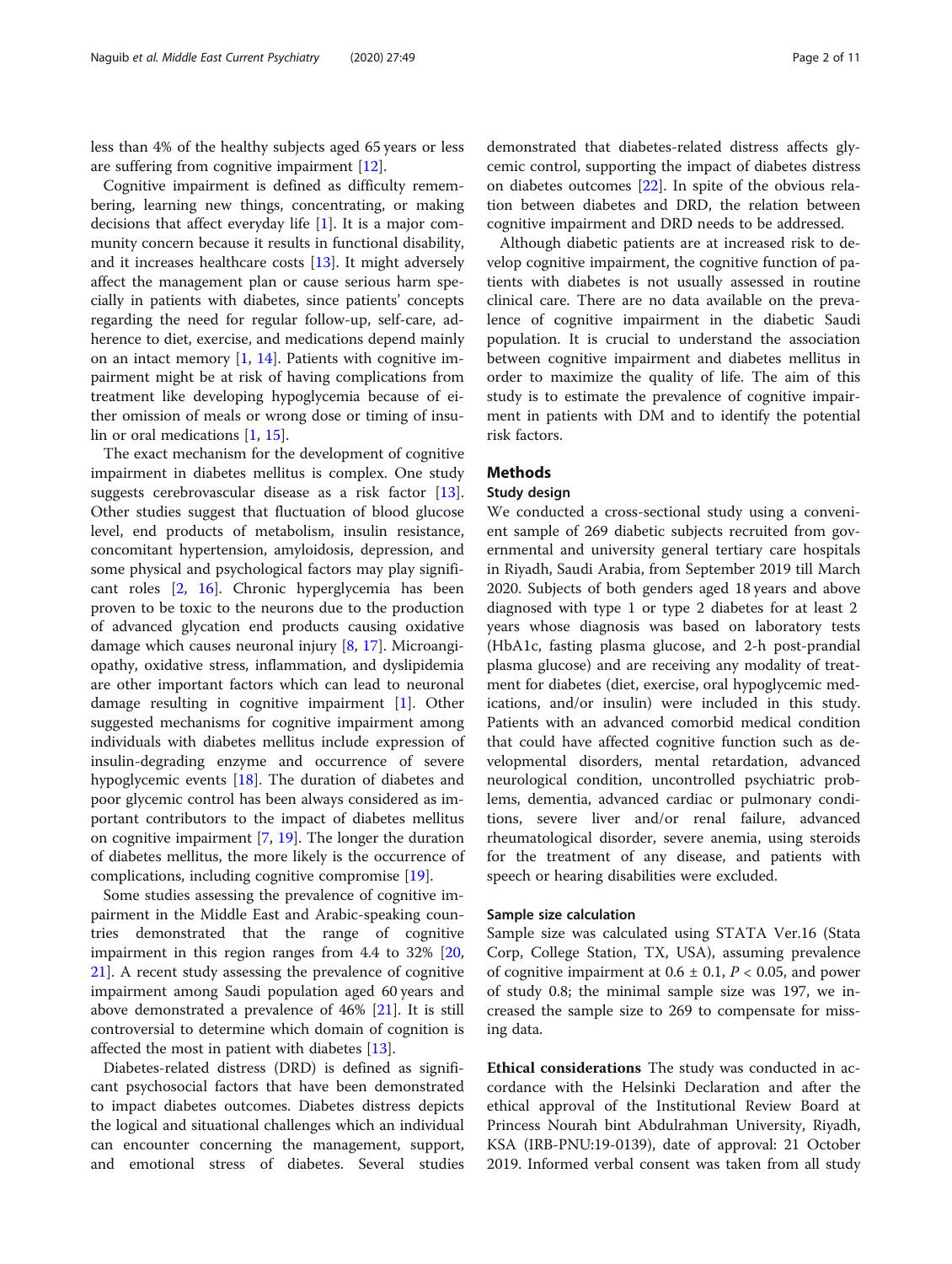participants. Verbal consent was approved by the ethics committee. The IRB recommends the use of verbal consent in survey procedures unless information is obtained in such a manner that human subjects can be identified or subjects' responses outside the research could place them at risk of criminal or civil liability or may damage their employability, or reputation.

#### Data collection method

#### Socio-demographic and diabetes-related variables

This part was developed after searching the literature for similar studies [[1,](#page-9-0) [16\]](#page-9-0). Additional questions were devised de novo specifically for this survey to evaluate the sociodemographic profile and contributing factors for cognitive impairment in the studied sample. It was first developed in English and was translated into Arabic by two bilingual speakers. It was revised by two public health experts for face validity and one field expert for content validity. It included multiple choice questions inquiring about the socio-demographic variables like age, gender, marital status, education, job, and monthly income, details about patients' disease such as duration of diabetes and if the subject suffers from any complications related to diabetes like numbness and self-reported ophthalmic complications. Data were collected from the patients' medical records documenting the body mass index (BMI) (calculated as weight divided by height square), lipid profile (cutoff value according to the manufacturer), and associated hepatic, renal, cardiac, and neurological co-morbidities. Hemoglobin A1c (HbA1c) level which reflects the glycemic control status of approximately the previous 3 months was recorded. A HbA1c percentage of 6.5% was considered the cut point for diagnosis of diabetes [\[8](#page-9-0), [23](#page-9-0)]. Blood pressure (BP) was recorded. Patients with persistent BP readings more than 140/90 were considered uncontrolled [\[24\]](#page-9-0) and were excluded from the study.

#### Measurement scales

#### Cognitive impairment

We evaluated the cognitive impairment using the Arabic version of the Montreal Cognitive Assessment (MoCA) (version 7.1 original version) after getting authors' permission. The scale assessed seven cognitive domains, namely, visuospatial/executive function, naming, attention, language, abstraction, delayed recall, and orientation [\[25](#page-9-0)]. The possible scores ranged from 0 to 30 with higher scores indicating better cognitive status; the score was adjusted by adding one point, if years of education are  $\leq 12$  years. The cutoff of cognitive impairment was  $< 26$  [[26\]](#page-9-0). A cutoff value of < 20 was used to determine the prevalence of severe cognitive impairment [\[27,](#page-9-0) [28](#page-9-0)] among the Saudi population and to identify the possible risk factors associated with it. Medical students were trained by one of the authors—a psychiatrist specialist—to measure the cognitive impairment using the MOCA scale. In this study, the Cronbach's alpha  $\alpha$  was 0.76, suggesting a good internal consistency.

#### Diabetes-related distress

To measure the diabetes-related distress (DRD), we used the Arabic version of DDS-17 [\[29](#page-9-0)]. This scale assesses DRD during the past month; it includes 17 items, each item is measured on a six-point Likert scale: a mild to moderate problem is 1 or 2, a moderate to serious problem is 3 or 4, and a serious problem is 5 or 6. The total score of DDS-17 was computed by summing the 17 items and dividing by 17. The cutoff for clinically significant DRD is  $> 2$ [[30\]](#page-9-0). The internal consistency of the DDS-17 for this study was excellent, the Cronbach's alpha  $\alpha$  was 0.92.

The questionnaire was pilot tested on 30 subjects to ensure both comprehension and readability and to estimate the time required for data collection. Six trained medical students were responsible for obtaining verbal consent from participants, explaining the purpose of the study, distributing the questionnaire, and ensuring that all questions are answered. If any question found to be redundant or inappropriate during the pilot test, it was modified, and a final questionnaire was prepared.

#### Statistical analyses

We used STATA Ver.16 (Stata Corp, College Station, TX, USA) for data analysis. Quantitative variables were described as means  $\pm$  SD, or as median with interquartile range (IQR) if variables were not normally distributed, while qualitative variables were described as frequency and percentages with CI 95%. Difference in the mean total score and in the subdomain scores of MoCA in relation to duration of diabetes was tested by one-way ANOVA and LSD post hoc analyses, while association between the level of cognitive impairment and socio-demographic and diabetes-related factors was evaluated by Chi-square test and Cramer's V to assess the strength of association. We conducted logistic regression analyses to explore the association between the level of cognitive impairment and diabetes-related factors including, duration, control of diabetes according to the level of HbA1c, and comorbidities which showed significant association in bivariate analysis, and controlled for socio-demographic variables. The level of statistically significant results was set at  $P < 0.05$ . We estimated the predicted probability of cognitive impairment in relation to the level of HbA1c using the marginal effect commands of STATA 16.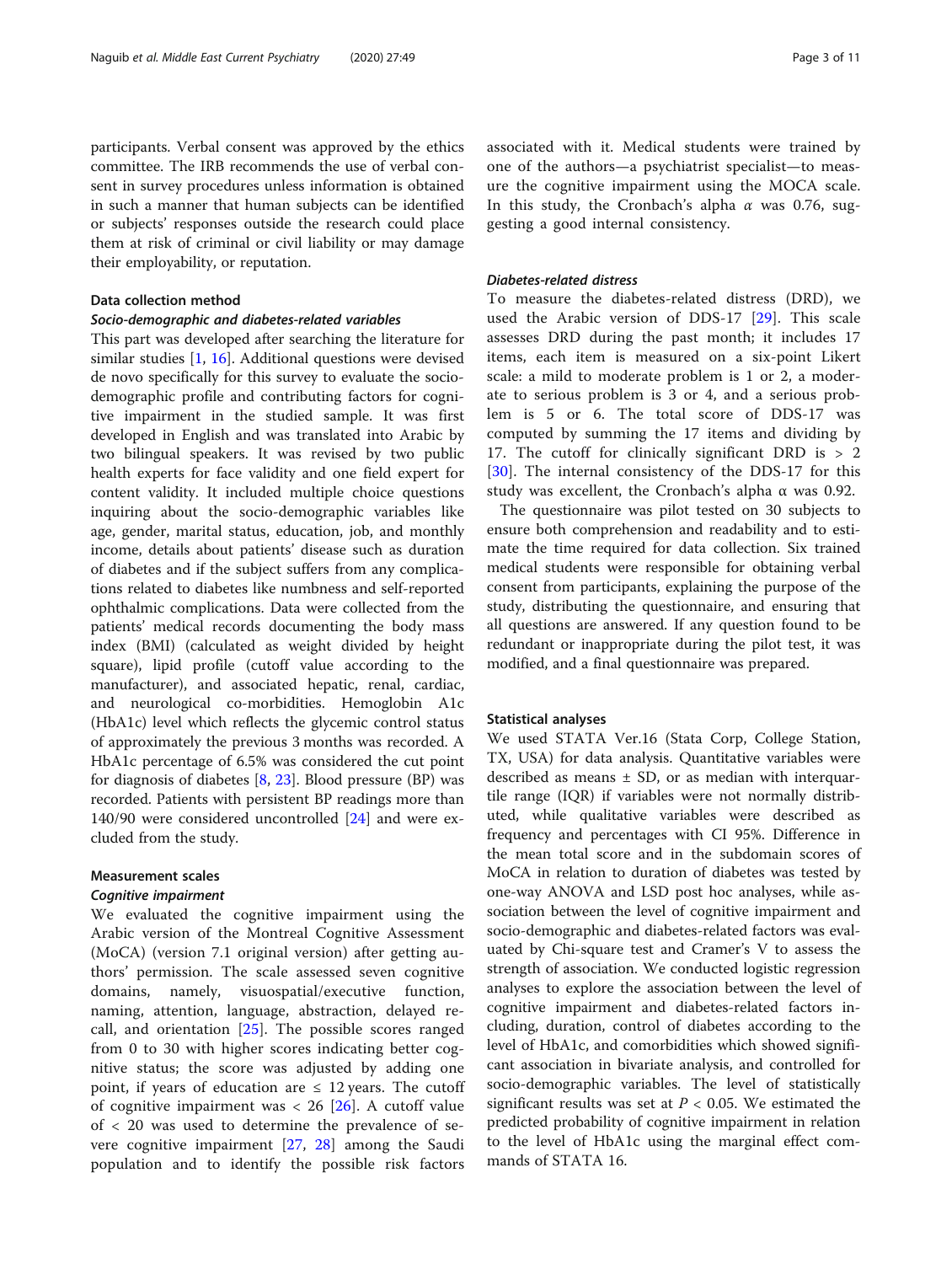#### Results

In total, the study included 269 participants, more than 90% of them aged  $\geq$  40-years old while the mean age was 56 years. Overall, about one-fifth was single, and females accounted for nearly two-third of the study population. Holders of university degree amounted to 38.7%, and 60% were not employed—including housewives and retired individuals—nevertheless income was considered enough by most of participants. More than 90% of participants were overweight or obese (Table 1). As much as 87.4% had type 2 diabetes. According to the level of HbA1c, diabetes was controlled in less than one-third of patients, and the duration of diabetes was  $\geq 10$  years in more than half of the sample. Self-reported comorbidities exceeded 50% each for ophthalmic problems and symptoms of peripheral neuritis peculiar to diabetes. Review of hospital records revealed hepatic comorbidities in more than one-fifth of patients followed by renal and cardiac problems each in more than 10% while the neurological problems were the least of all comorbidities. Triglycerides and LDL-C were high in 26.2% and 44.2% respectively while as much as 85% had low levels of HDL-C. Of note, the study revealed diabetic-related distress in more than one-third of patients (Table 2).

| Table 1 Sociodemographic characteristics of patients with |  |  |
|-----------------------------------------------------------|--|--|
| diabetes, $n = 269$                                       |  |  |

| <b>Characteristics</b>      | $N$ (%)/mean $\pm$ SD |
|-----------------------------|-----------------------|
| Age in years, mean $\pm$ SD | $56.01 \pm 9.97$      |
| Age categories              |                       |
| < 40 years old              | 18(6.7)               |
| 40-59 years old             | 137 (50.9)            |
| $\geq 60$ years old         | 114 (42.4)            |
| Gender                      |                       |
| Females                     | 185 (68.8)            |
| Males                       | 84 (31.2)             |
| Social status               |                       |
| Married                     | 208 (77.3)            |
| Single                      | 61(22.7)              |
| <b>Education</b>            |                       |
| Below bachelor              | 165(61.3)             |
| Bachelor                    | 104 (38.7)            |
| Occupation                  |                       |
| Unemployed                  | 187 (69.5)            |
| Employed                    | 82 (30.5)             |
| Income                      |                       |
| Enough and can save         | 28 (10.4)             |
| Enough                      | 207 (77.0)            |
| Not enough                  | 34 (12.6)             |

Table 2 Clinical and biochemical profiles of patients with diabetes

| <b>Characteristics</b>                             | N (%)/median (IQR) |
|----------------------------------------------------|--------------------|
| *BMI (weight in kg/height in m <sup>2)</sup>       |                    |
| $< 18.5 - 24.9$                                    | 12(4.6)            |
| $25 - 29.9$                                        | 64 (24.4)          |
| $\geq 30$                                          | 186 (71.0)         |
| <b>Practicing exercise</b>                         |                    |
| Yes (1–5 days/week, 30 min each)                   | 167(62.1)          |
| No                                                 | 102 (37.9)         |
| Type of diabetes                                   |                    |
| Type 1                                             | 34 (12.6)          |
| Type 2                                             | 235 (87.4)         |
| Duration in years                                  |                    |
| < 10 years                                         | 115 (42.8)         |
| $\geq 10$ years                                    | 154 (57.2)         |
| <b>Frequency of testing</b>                        |                    |
| Glucose home testing at least once daily           | 110 (40.9)         |
| HbA1c, at least once every 3 months                | 226 (84.0)         |
| *HbA1C%                                            |                    |
| Controlled, $\leq 6.5$                             | 81 (31.9)          |
| Uncontrolled, $> 6.5$                              | 173 (68.1)         |
| *Blood pressure                                    |                    |
| High systolic blood pressure $> 140$ mmHg          | 88 (33.0)          |
| High diastolic blood pressure $> 90$ mmHg          | 16(6.0)            |
| Combined, systolic $> 140$ /diastolic $> 90$ mmHg  | 98 (36.7)          |
| <b>Comorbidities</b>                               |                    |
| Hepatic                                            | 67 (24.9)          |
| Renal                                              | 38 (14.1)          |
| Cardiac                                            | 32 (11.9)          |
| Neurological                                       | 15 (5.6)           |
| Self-reported ophthalmic problems                  | 153 (56.9)         |
| Self-reported numbness                             | 138 (51.3)         |
| <b>Diabetes distress</b>                           |                    |
| Distress of clinical importance, score $\geq$ 3    | 33 (12.3)          |
| Distress of any level, score $\geq 2$              | 104 (38.7)         |
| *Lipid profile                                     |                    |
| LDL in mmol/L, median (IQR)                        | 2.45 (1.04)        |
| High level of LDL $\geq 2.59$ mmol/L               | 118 (44.2)         |
| Total cholesterol in mmol/L, median (IQR)          | 4.27 (1.36)        |
| High level of total cholesterol $\geq 5.18$ mmol/L | 51 (19.1)          |
| Triglycerides in mmol/L                            | 1.39(0.73)         |
| High level of triglycerides $\geq 1.69$ mmol/L     | 70 (26.2)          |
| HDL in mmol/L, median (IQR)                        | 1.14(0.4)          |
| Low level of HDL $\leq$ 1.55 mmol/L                | 227 (85.0)         |

\*Data were missing for two cases each in lipid profile and blood pressure, seven cases in BMI, and in 15 cases in HbA1c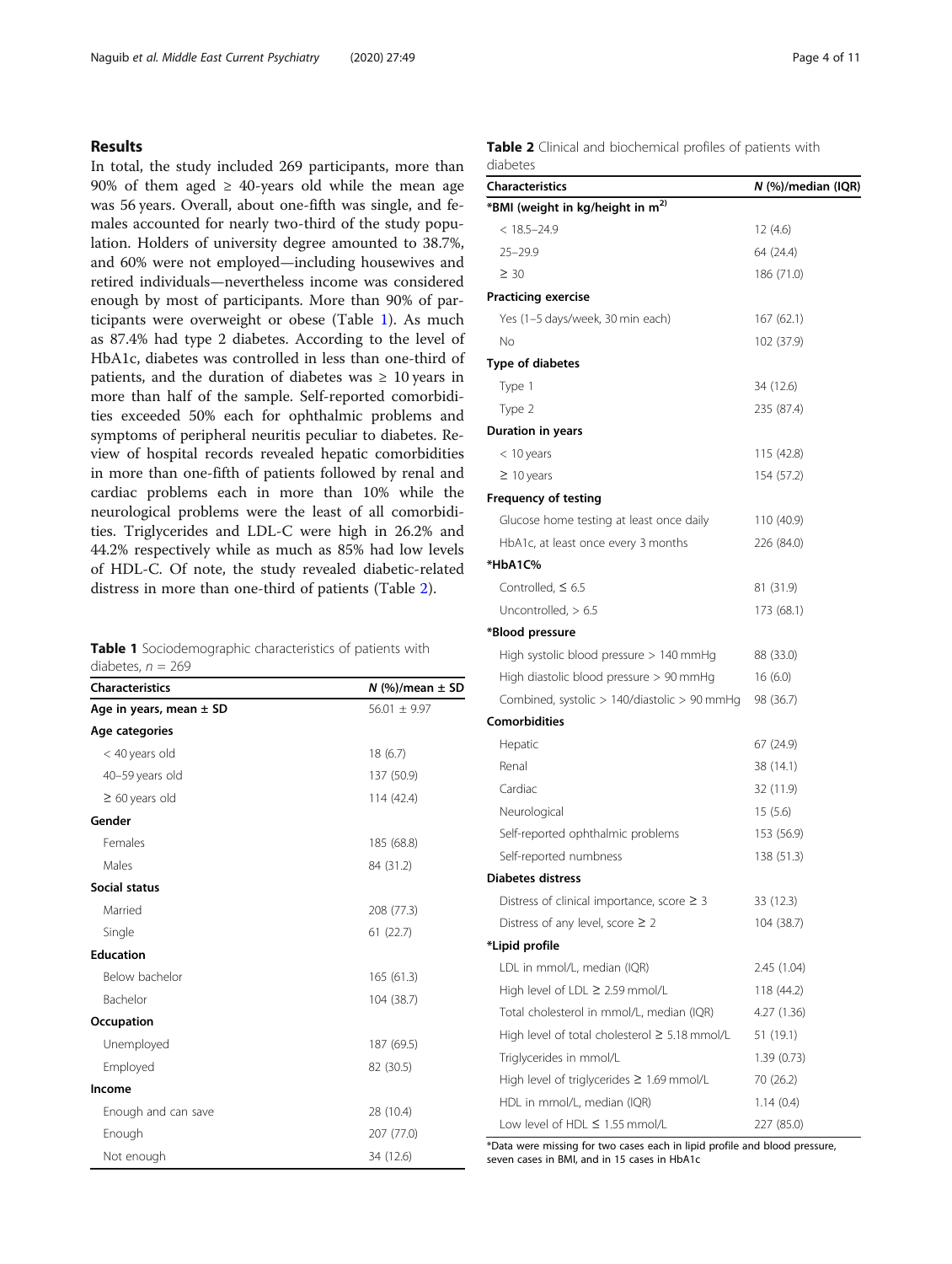The mean value of the total cognitive score in relation to the duration of diabetes clearly showed an inverse significant association. This relation holds for the mean scores of the seven sub-domains but it was only significant in the alternating trial making and in the visuospatial/executive domain (Table 3). Figure [1](#page-5-0) depicts the deficits in cognitive function by domain. Data show the percentage of participants who scored less than 60 out of the total 100 of the standardized score—of each subdomain. Overall, 80.3% of participants had cognitive impairment while 33.8% had severe impairment; meaning that 46.5% of participants scored 26–20 points. The domain of delayed recall was the worst as 80% of participants scored less than 60 out of 100, followed by verbal fluency (70%). Percentages of deficits were comparable for abstraction, alternating trial making and visuospatial/executive domain ranging from 43 to 52%. The least affected domains were naming and scoring, 24% and 16 % respectively.

We tested the association between level of cognitive impairment and sociodemographic and diabetes-related factors using the bivariate analysis: Table [4](#page-6-0) shows that older age, low-level of education, low income, unemployment, long duration of diabetes, and DRD were significantly associated with cognitive impairment. Additionally, sedentary life and self-reported ophthalmic complications were significantly associated with severe cognitive impairment. Overall, the strength of association is small to moderate as indicated by the value of Cramer's V. Interestingly, other diabetes-related comorbidities did not show significant association with cognitive impairment (data not shown). Prevalence of CI was higher in patients with dyslipidemia, yet the difference did not reach a statistical significance. Also, the association between cognitive impairment and control of diabetes as defined by HbA1c  $\leq$  6.5% was not statistically significant.

Results of logistic regression analysis revealed that low level of education and self-reported ophthalmic complications were independently associated with severe cognitive impairment. Severe cognitive impairment was about six times more likely in less-educated participants, and two times more likely in patients with ophthalmic complications. Using the cutoff score < 26 points, cognitive impairment was five-times more likely in less-educated participants, and two times more likely in patients with DRD. The association between the level of HbA1c and cognitive impairment did not reach a statistically significant level (Table [5\)](#page-7-0); nevertheless, the probability of cognitive impairment increased as the level of HbA1c increased, for example, at HbA1c of 5%, the probability of severe cognitive impairment was 29% versus 40% at HbA1c of 12% (Fig. [2\)](#page-7-0).

#### **Discussion**

Our study demonstrated that more than 80% of participants had cognitive impairment. A study performed recently in Saudi Arabia [[21\]](#page-9-0) assessing cognitive function among patients aged 60 years and above reported that the prevalence of cognitive impairment was 46% based on the standard MoCA cutoff point. The difference between our results and these results regarding the MoCA score is mostly due to the selection criteria as our patients are all diabetics which is considered as a risk factor for development of cognitive impairment. Our results coincide with previous reports which suggest decline in global cognitive function and memory in participants with diabetes compared to those without diabetes [[7,](#page-9-0) [13,](#page-9-0) [31,](#page-10-0) [32\]](#page-10-0). The prevalence in our study is comparable to one study reported that the prevalence of CI among patients having diabetes with hemodialysis [\[33](#page-10-0)]. Another study reported further higher prevalence of CI among patients having diabetes with 87.5% [[34\]](#page-10-0). The lower prevalence reported in our study might be

| Table 3 Mean score of total cognitive function and sub-domains according to duration of diabetes using the Montreal Cognitive |  |  |  |  |
|-------------------------------------------------------------------------------------------------------------------------------|--|--|--|--|
| Assessment scale                                                                                                              |  |  |  |  |

| Scale/domains full scores    | <b>Duration</b>                       |                                     |                                       |       |  |  |  |
|------------------------------|---------------------------------------|-------------------------------------|---------------------------------------|-------|--|--|--|
|                              | $<$ 10 years, $n = 115$ mean $\pm$ SD | 10–19 years, $n = 81$ mean $\pm$ SD | $\geq$ 20 years, n = 73 mean $\pm$ SD |       |  |  |  |
| <b>Total (30)</b>            | $21.8 \pm 4.9$                        | $22.1 \pm 4.9$                      | $19.6 \pm 5.7$                        | 0.004 |  |  |  |
| <b>Domains</b>               |                                       |                                     |                                       |       |  |  |  |
| Delayed recall (5)           | $1.9 \pm 1.8$                         | $2.2 \pm 1.7$                       | $1.7 \pm 1.6$                         | 0.137 |  |  |  |
| Verbal fluency (3)           | $1.9 \pm 0.98$                        | $1.8 \pm 0.99$                      | $1.6 \pm 0.88$                        | 0.062 |  |  |  |
| Abstraction (2)              | $1.4 \pm 0.76$                        | $1.3 \pm 0.72$                      | $1.1 \pm 0.81$                        | 0.07  |  |  |  |
| Alternating trial making (6) | $4.1 \pm 1.7$                         | $4.4 \pm 1.6$                       | $3.7 \pm 1.9$                         | 0.032 |  |  |  |
| Visuoconstructional (5)      | $3.6 \pm 1.4$                         | $3.6 \pm 1.4$                       | $2.9 \pm 1.7$                         | 0.011 |  |  |  |
| Naming (3)                   | $2.7 \pm 0.50$                        | $2.7 \pm 0.54$                      | $2.6 \pm 0.65$                        | 0.249 |  |  |  |
| Orientation (6)              | $5.5 \pm 0.97$                        | $5.6 \pm 0.87$                      | $5.2 \pm 1.1$                         | 0.43  |  |  |  |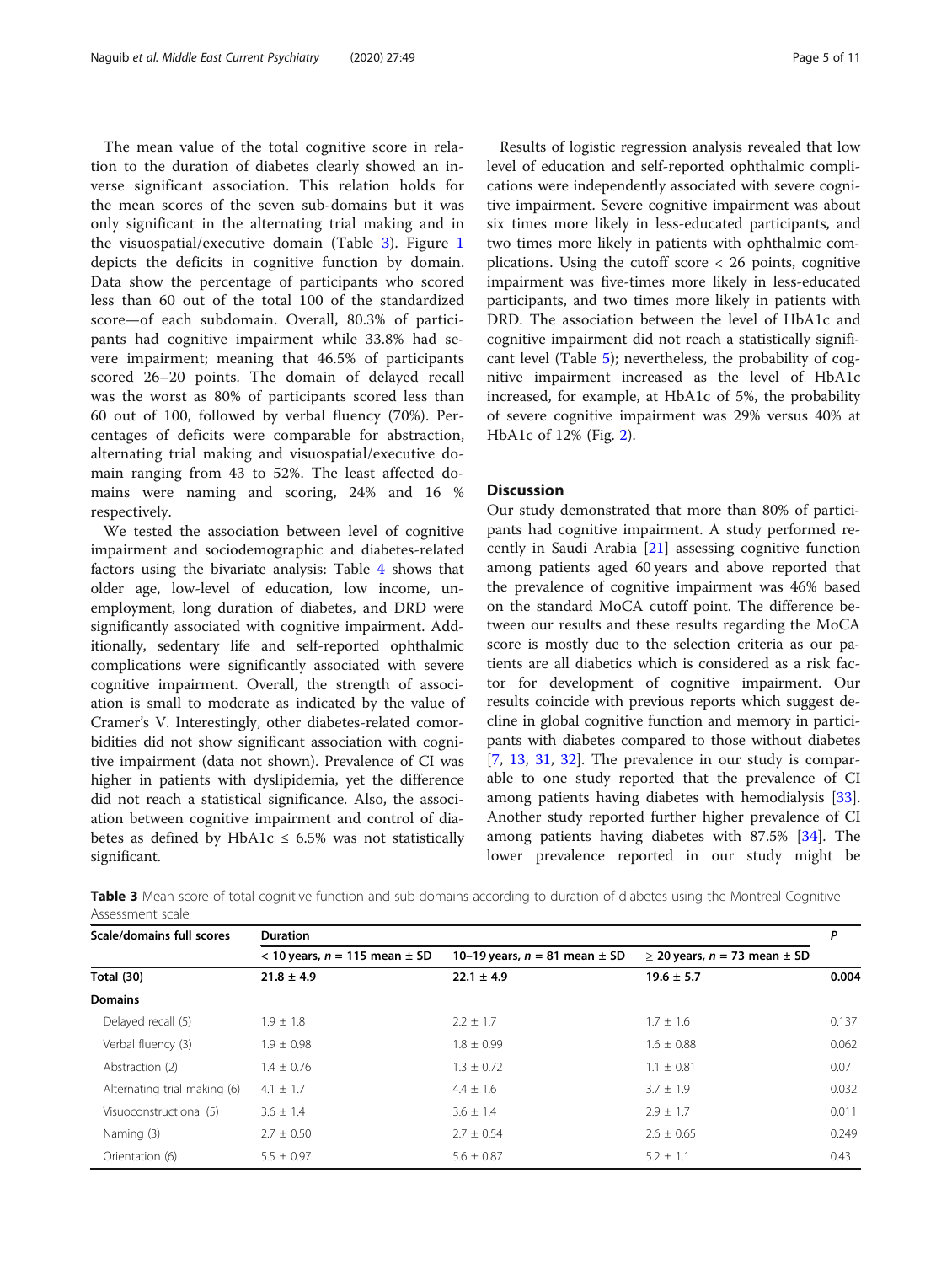<span id="page-5-0"></span>

explained by the additional decremental effect of end stage renal disease and hemodialysis on the cognitive function.

Our results demonstrated that more than one-third of the participants suffered from severe cognitive impairment. A study performed on younger age group stated that the prevalence of the cognitive impairment was 19.5% [[16](#page-9-0)]. The difference might be attributed to the different age group selection in both studies and the more prevalence of risk factors of cognitive impairment in our patients. Another explanation for this difference is the diversity in the education level between the participants in both studies with lower level being in our population. The level of education has been considered as one of the most important determinants affecting MoCA score; in our study, education was independently associated with both severe and CI. It has been always suggested that one cutoff point is not ideal, especially for educationally diverse population [\[35](#page-10-0)].

Cognitive domains that have been studied included memory, psychomotor speed, visuospatial functions, frontal executive functions, processing speed, verbal fluency, and attention. Our results suggest that all cognitive domains are not affected equally. The domain of delayed recall was the worst affected followed by verbal fluency. Percentages of deficits were comparable for abstraction, alternating trial making and visuospatial/executive domains while the least affected domains were naming and scoring. In review of a literature on the association between diabetes and cognitive function conducted in India, the authors concluded that verbal memory and processing speed were the most domains affected with preservation of functions in other areas including visuospatial function, attention, semantic memory, and language [\[1](#page-9-0)]. These results are in line with our findings and was confirmed by another study which revealed impairment of executive function in diabetic individual at baseline and observed steeper declines in a test of language (phonemic verbal fluency) and executive function (Stroop color/word interference test) compared to individuals without diabetes. The results support previous findings of significant differences in executive function, language, and psychomotor speed/attention [[36,](#page-10-0) [37](#page-10-0)]. One Japanese study recognized three types of cognitive impairment according to affected domain of MoCA score: frontal lobe impairment group in which the attention, language, and abstraction domains were affected, a temporal lobe impairment group with impaired recall domain, and the third is a mixed type [[38\]](#page-10-0). Hishikawa et al. [[39](#page-10-0)] found significant decrease of MoCA scores in "naming," "read list of letters," and "delayed recall" aspects. Similar results were reported by Zhong et al. [\[40](#page-10-0)]. Yuan and his colleague reported that elderly patients with hyperinsulinemia had lower cognitive test scores in MoCA, orientation, delayed memory, and attention/calculation domains [\[41](#page-10-0)].

The importance for identifying which cognitive domains are most affected by diabetes is to target the risk modification, possibly in the form of implementation of cognitive rehabilitation therapies including physical activity and exercise, which is needed to enhance executive functioning thus reducing the risk of cognitive impairment [[13\]](#page-9-0).

Several studies reported that the duration of diabetes is a key predictor of cognitive outcomes and that longstanding diabetes is associated with more significant cognitive impairment [[7,](#page-9-0) [42](#page-10-0)]. In our study, the mean value of the total cognitive score clearly showed an inverse significant association with the duration of diabetes. The relationship between the cognitive decline and the duration of diabetes may be due to the accumulating harmful effects which diabetes causes. Longer duration of diabetes increases the chances of hyperglycemic events which imposes an oxidative stress and causes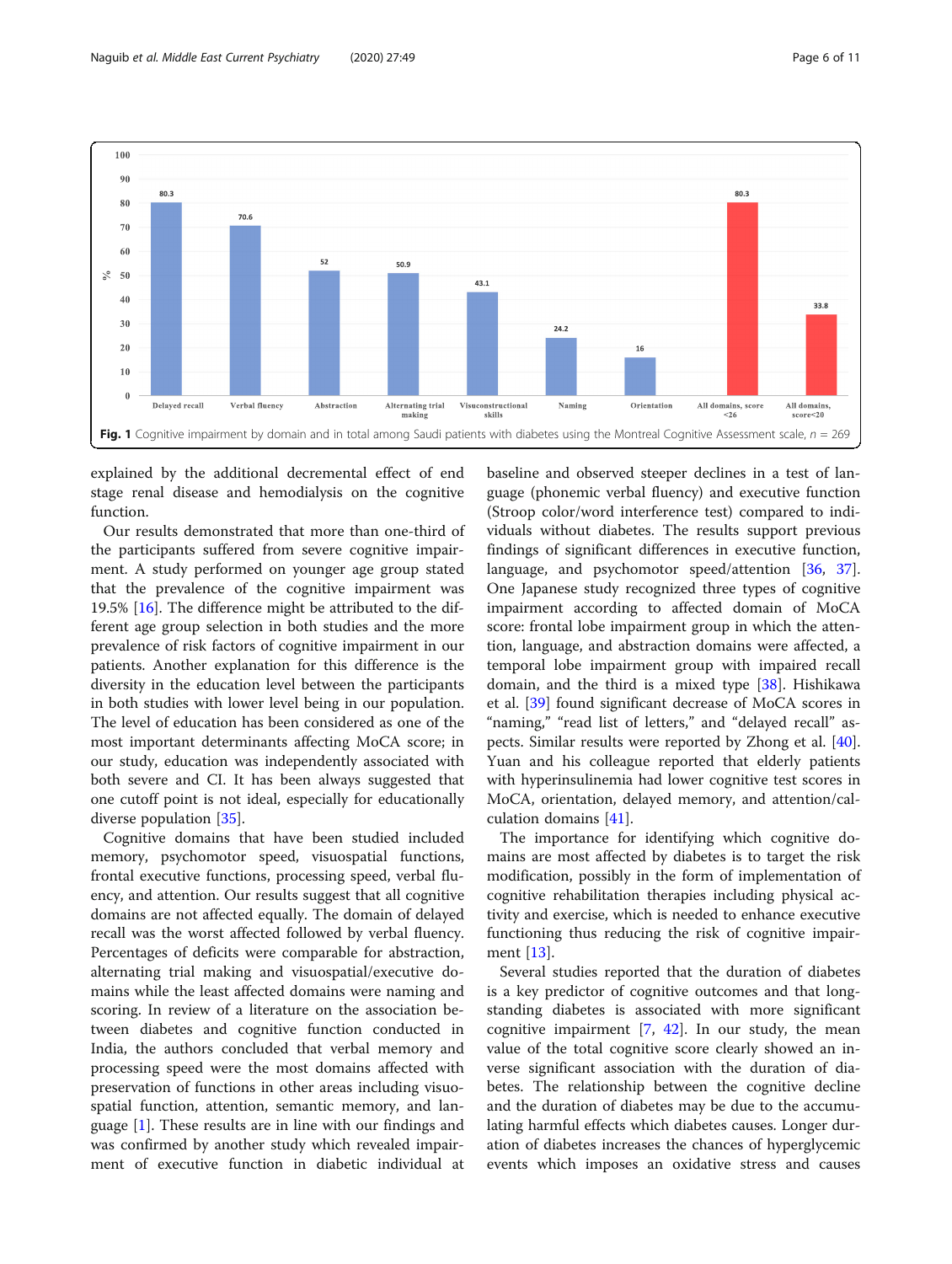| Variable                                | Cognitive impairment (MOCA score 26 and<br>Severe cognitive impairment (MOCA score 20 and<br>below)<br>below) |         |            |            |         |            |
|-----------------------------------------|---------------------------------------------------------------------------------------------------------------|---------|------------|------------|---------|------------|
|                                         | Yes, n (%)                                                                                                    | P       | Cramer's V | Yes, n (%) | P       | Cramer's V |
| Age in years                            |                                                                                                               |         |            |            |         |            |
| $<$ 40 years                            | 10(55.6)                                                                                                      | 0.001   | 0.22       | 1(5.6)     | 0.008   | 0.19       |
| 40-59 years                             | 105 (76.6)                                                                                                    |         |            | 43 (31.4)  |         |            |
| $\geq 60$ years                         | 101 (88.6)                                                                                                    |         |            | 47 (41.2)  |         |            |
| Gender                                  |                                                                                                               |         |            |            |         |            |
| Females                                 | 145 (78.4)                                                                                                    | 0.240   |            | 70 (37.8)  | 0.039   | 0.13       |
| Males                                   | 71 (84.5)                                                                                                     |         |            | 21 (25.0)  |         |            |
| Level of education                      |                                                                                                               |         |            |            |         |            |
| Below bachelor                          | 149 (90.3)                                                                                                    | < 0.001 | 0.32       | 81 (49.09) | < 0.001 | 0.41       |
| Bachelor                                | 67 (64.4)                                                                                                     |         |            | 10 (9.62)  |         |            |
| Income                                  |                                                                                                               |         |            |            |         |            |
| Enough with saving                      | 23 (82.1)                                                                                                     | 0.026   | 0.16       | 6(21.4)    | 0.022   | 0.17       |
| Enough                                  | 160 (77.3)                                                                                                    |         |            | 67 (32.4)  |         |            |
| Not enough                              | 33 (97.1)                                                                                                     |         |            | 18 (52.9)  |         |            |
| Employment                              |                                                                                                               |         |            |            |         |            |
| Employed                                | 57 (69.5)                                                                                                     | 0.003   | 0.18       | 17 (20.7)  | 0.003   | 0.18       |
| Unemployed                              | 159 (85.0)                                                                                                    |         |            | 74 (39.6)  |         |            |
| <b>Practicing exercise</b>              |                                                                                                               |         |            |            |         |            |
| Yes                                     | 132 (79)                                                                                                      | 0.508   |            | 47 (28.1)  | 0.012   | 0.15       |
| No                                      | 184 (82.4)                                                                                                    |         |            | 44 (43.1)  |         |            |
| Duration in years                       |                                                                                                               |         |            |            |         |            |
| $< 10$ years                            | 92 (80.0)                                                                                                     | 0.041   | 0.15       | 36 (31.3)  | 0.097   |            |
| $10-19$ years                           | 59 (72.9)                                                                                                     |         |            | 23 (28.4)  |         |            |
| $\geq 20$ years                         | 65 (89.0)                                                                                                     |         |            | 32 (43.8)  |         |            |
| <b>Diabetic distress</b>                |                                                                                                               |         |            |            |         |            |
| Normal, score < 2                       | 124 (75.2)                                                                                                    | 0.008   | 0.16       | 53 (32.1)  | 0.456   |            |
| Any level, score $\geq 2$               | 92 (88.5)                                                                                                     |         |            | 38 (36.5)  |         |            |
| Level of HbA1C                          |                                                                                                               |         |            |            |         |            |
| Controlled, $\leq 6.5$ mmol/L           | 66 (81.5)                                                                                                     | 0.671   |            | 23 (28.4)  | 0.278   |            |
| Uncontrolled, $> 6.5$ mmol/L 137 (79.2) |                                                                                                               |         |            | 61 (35.3)  |         |            |
| Dyslipidemia                            |                                                                                                               |         |            |            |         |            |
| Normal levels                           | 21 (75.0)                                                                                                     | 0.470   |            | 9(32.1)    | 0.853   |            |
| Abnormal levels                         | 193 (80.8)                                                                                                    |         |            | 81 (33.9)  |         |            |
| <b>Comorbidities</b>                    |                                                                                                               |         |            |            |         |            |
| No ophthalmic problems                  | 89 (76.7)                                                                                                     | 0.200   |            | 24 (20.7)  | < 0.001 | 0.24       |
| Yes (self-reported)                     | 127 (83.0)                                                                                                    |         |            | 67 (43.8)  |         |            |

<span id="page-6-0"></span>

| Table 4 Frequency of cognitive impairment among patients with diabetes according to sociodemographic and disease variables |  |  |  |  |  |  |  |  |
|----------------------------------------------------------------------------------------------------------------------------|--|--|--|--|--|--|--|--|
|----------------------------------------------------------------------------------------------------------------------------|--|--|--|--|--|--|--|--|

Cognitive impairment: measured by Montreal Cognitive Assessment scale (MoCA), total score equals 30; the score was adjusted for the low level of education by adding 1 point for an individual who has 12 years or fewer of formal education. The cutoff of cognitive impairment is < 26 points, and the cutoff of severe cognitive impairment is < 20 points. Practicing exercise was considered for practicing 1–5 days/week, 30 min each. Dyslipidemia: high levels of LDL, TG, and low level of HDL. Other comorbidities did not show significant association with the cognitive impairment

glucose and glutamate toxicity, directly harming neurons. In addition, microvascular complications, including cerebral microangiopathy, occur with hyperglycemia and possibly increase the risk of cognitive impairment [\[19](#page-9-0)]. In this study, the inverse significant association with the duration of diabetes holds for the mean scores of the seven sub-domains, but it was only significant in the alternating trial making and in the visuospatial/executive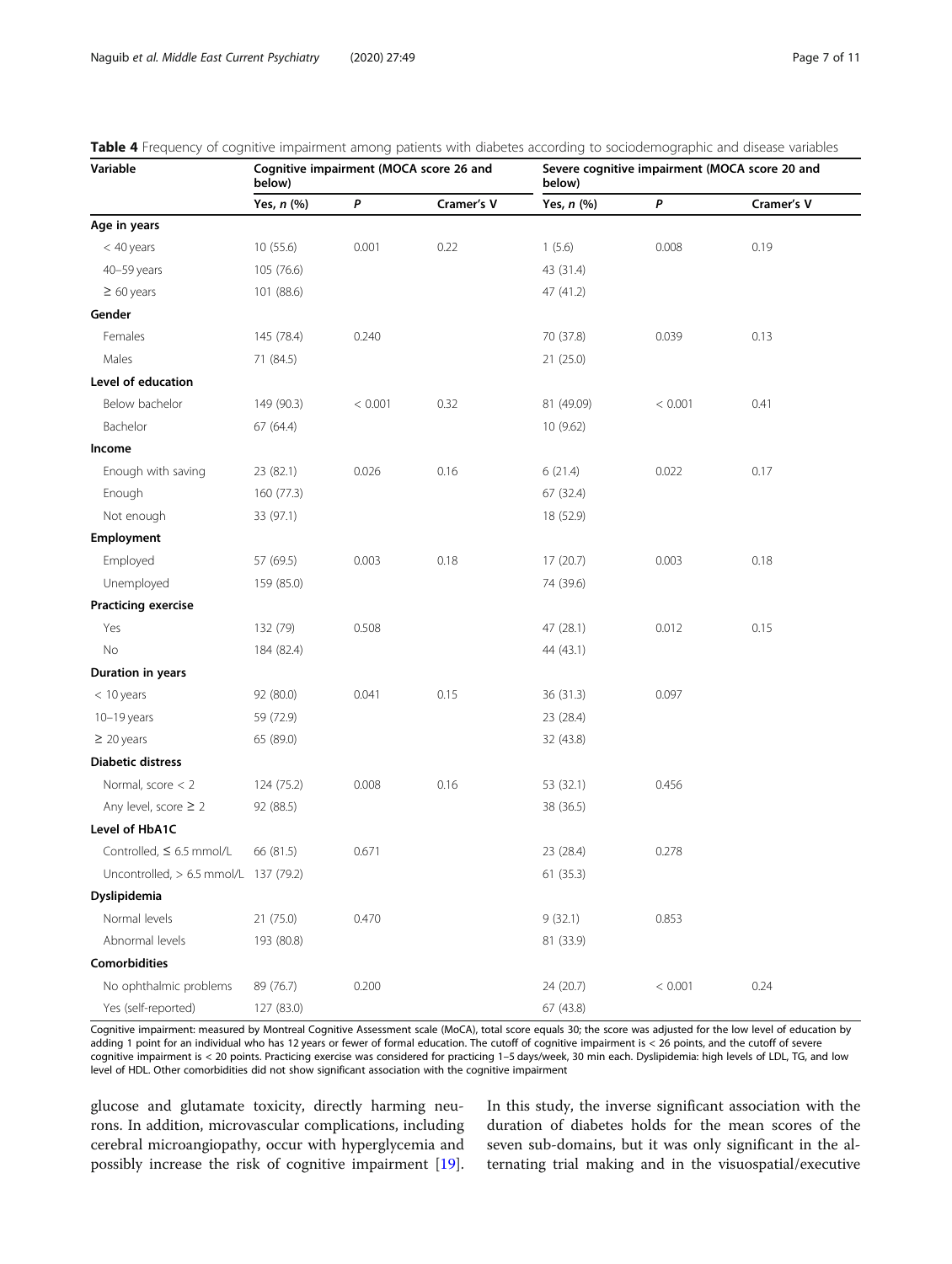<span id="page-7-0"></span>Table 5 Logistic regression analysis of sociodemographic and diabetes-related variables in relation to cognitive impairment among patients with diabetes

| Factor                         | <b>Cognitive impairment</b> |                 | Severe cognitive impairment |                 |  |
|--------------------------------|-----------------------------|-----------------|-----------------------------|-----------------|--|
|                                | <b>OR</b>                   | 95% CI          | <b>OR</b>                   | 95% CI          |  |
| Older age category $\geq 50$   | 1.27                        | $0.56 - 2.86$   | 1.46                        | $0.60 - 3.52$   |  |
| Female gender                  | 0.49                        | $0.21 - 1.15$   | 1.06                        | $0.49 - 2.30$   |  |
| Low level of education         | 4.67                        | $2.11 - 10.33*$ | 5.86                        | $2.57 - 13.35*$ |  |
| Occupation (employed)          | 0.58                        | $0.27 - 1.26$   | 0.57                        | $0.27 - 1.23$   |  |
| Income (Low income)            | 4.59                        | $0.57 - 37.31$  | 1.34                        | $0.56 - 3.21$   |  |
| Not exercising                 | 1.00                        | $0.47 - 2.09$   | 1.54                        | $0.84 - 2.86$   |  |
| Duration of diabetes           | 1.23                        | $0.74 - 1.70$   | 1.17                        | $0.85 - 1.61$   |  |
| Diabetes distress of any level | 2.26                        | $1.04 - 4.89*$  | 1.02                        | $0.55 - 1.88$   |  |
| Ophthalmic complication        | 1.21                        | $0.57 - 2.54$   | 2.19                        | $1.14 - 4.19*$  |  |
| HbA1c level                    | 0.96                        | $0.75 - 1.23$   | 1.05                        | $0.86 - 1.27$   |  |
| Dyslipidemia                   | 2.06                        | $0.58 - 7.23$   | 1.29                        | $0.41 - 4.07$   |  |

Cognitive impairment: measured by Montreal Cognitive Assessment scale (MoCA), total score equals 30; the score was adjusted for the low level of education by adding 1 point for an individual who has 12 years or fewer of formal education. The cutoff of cognitive impairment is < 26 points, and the cutoff of severe cognitive impairment is < 20 points. Diabetes distress was measured by Arabic version of DDS-17. The cutoff for clinically significant DRD is > 2. Dyslipidemia: high levels of LDL, TG, and low level of HDL

 $*P < 0.05$ 

domain. Two previous studies demonstrated that the duration of diabetes was associated with executive function domains of cognition [[19,](#page-9-0) [43\]](#page-10-0).

In the current study, low level of education was significantly associated with the degree of cognitive impairment. This finding is also supported by Prakash et al. [[44\]](#page-10-0) who demonstrated that the higher the educational level, the lesser the risk of cognitive impairment. Similarly, Yerrapragada et al. [\[1](#page-9-0)] showed that low level of education is associated with lower cognitive scores. However, the level of education did not significantly affect the cognitive function in young adult diabetic patients [\[16](#page-9-0)]. Our study showed that female gender was associated with more cognitive impairment. This finding is in line with a recent literature [[1\]](#page-9-0) in which the percentage of cognitive impairment in females was more than in males. This finding is also supported by the Salthouse study [[45](#page-10-0)] which demonstrated that cognitive decline is more prevalent among females.

It has been suggested that cognitive impairment is mainly caused by arteriosclerosis at the arteriole level. Since the retina and brain have common developmental

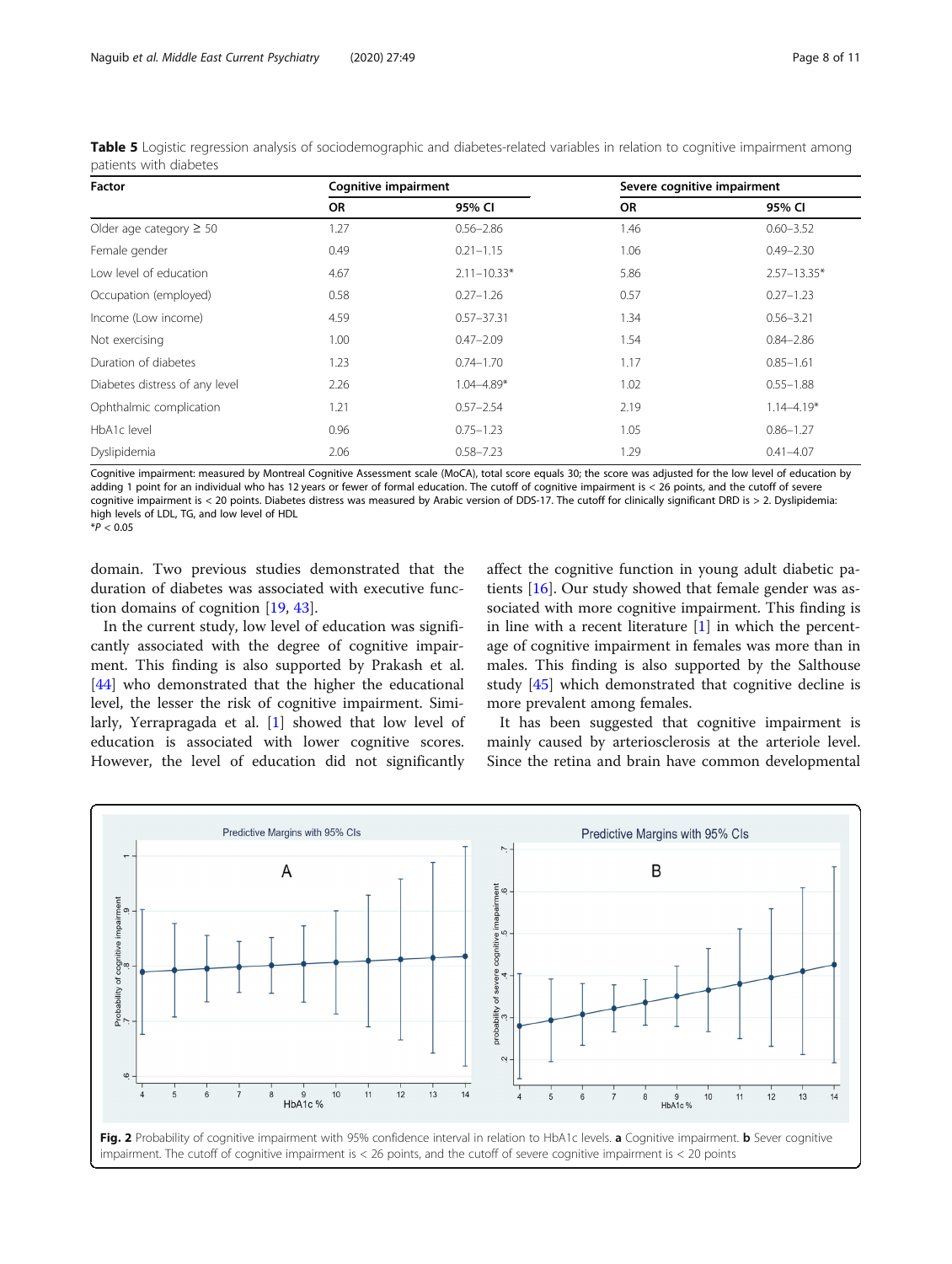origins and share anatomical, physiological, and autoregulational properties, the vascular structures of the small arteries of the retina and brain are similar [\[19](#page-9-0), [46](#page-10-0)]. In our patients, the presence of self-reported ophthalmic complications was significantly associated only with severe cognitive impairment. A recent study by Gupta et al. [\[47](#page-10-0)] stated that the degree of diabetic retinopathy specially at the more severe stages is associated with increased risk of developing cognitive impairment, independent of vision. Therefore, we think that diabetesrelated microangiopathy is facilitated in the brain in subjects with ophthalmopathy, which could explain the association between ophthalmic complications and cognitive impairment.

Analyzing HbA1c levels and cognitive impairment, our study showed that the mean level of HbA1c was significantly higher in patients with severe cognitive impairment, and the probability of CI and severe cognitive impairment increased as the level of HbA1c increased. However, the level of diabetic control using HbA1c cutoff value of < 6.5% was not independently associated with CI. Of note, control of diabetes was achieved in only one-third of participants, the small number of participants in the arm of controlled diabetes might affect the result, yet the direct relationship between the probability of CI and the level of CI should be considered clinically significant. Studies that found that HbA1c of 6.5% or above was associated with lower cognitive performance [\[8,](#page-9-0) [48](#page-10-0)–[51](#page-10-0)]. Surprisingly, a weak negative relationship between the HbA1c level and the cognitive function was detected by another study [[16](#page-9-0)]. This inconsistency may be attributable to variations in the study design, study participants, duration or severity of diabetes, and the tools used to assess the degree of cognitive impairment.

Our study showed that the prevalence of CI was higher in patients with dyslipidemia, yet the difference did not reach a statistical significance. Over the previous years, studies have documented the significant contribution of dyslipidemia in the development of cognitive decline highlighting potential target for prevention [[21](#page-9-0), [52\]](#page-10-0).

Finally, we found that minimal cognitive impairment was two times more likely among patients with diabeticrelated distress. This might be explained by the fact that the impact of distress on glycemic control is twofold or more which has a great effect on cognitive function [\[22\]](#page-9-0).

We believe that these data can provide useful information from the clinical point of view. The high prevalence of cognitive impairment is of paramount clinical importance as patients with cognitive impairment may experience issues completing complex self-care practices, for example, self-care, independence, caloric intake calculation, regular blood sugar monitoring, insulin intake and dosage adjustment, and arranging meal plans and exercise schedules. Over time, poor self-management may be reflected as poor metabolic control and increment the danger of diabetes-related morbidities.

Some limitations of our study deserve consideration. First, it is a cross-sectional study, so causation cannot be inferred; also, convenient sampling technique would limit the generalizability of results. Second, we only have one reading of HbA1c for each participant, so we cannot assess trends in HbA1c levels. Third is lack of control group for assessing the effect of age per se on the cognitive function.

The strengths of our study include the following: first, this is the first study to assess CI in Saudi patients with diabetes. Second, we investigated the association between CI and diabetes-related variables including DRD. Third, the participation rate was satisfactory, and few data were missing. Lastly, the measurements of CI and DRD were reliable as evidenced by the value of the Cronbach's alpha.

#### Conclusion

From our study, we conclude that more than 80% of individuals with diabetes interviewed in our study had cognitive impairment and about one-third had severe impairment. The level of HbA1c was significantly higher in patients with severe cognitive impairment, and the probability of CI and severe cognitive impairment increased as the level of HbA1c increased. The total cognitive score was significantly lower with prolonged duration of diabetes. Low level of education, selfreported ophthalmic complications were associated with severe CI, while DRD and low level of education were associated with CI.

#### Recommendations

We recommend routine screening of cognitive function in older patients with DM for early detection and regular follow-up of cognitive impairment; hence, timely psychosocial interventions can be implemented to mitigate further deterioration in cognitive function. We also recommend conducting a prospective study on a larger sample size with multiple HbA1c readings and measuring the baseline cognitive impairment to compare the effect of duration of diabetes and fluctuation of blood sugar on cognitive function over time.

#### Abbreviations

CI: Cognitive impairment; DM: Diabetes mellitus; DRD: Diabetes-related distress; MoCA: Montreal Cognitive Assessment scale; BMI: Body mass index; HbA1c: Hemoglobin A1c; BP: Blood pressure

#### Acknowledgements

We acknowledge the contribution of the patients in our study.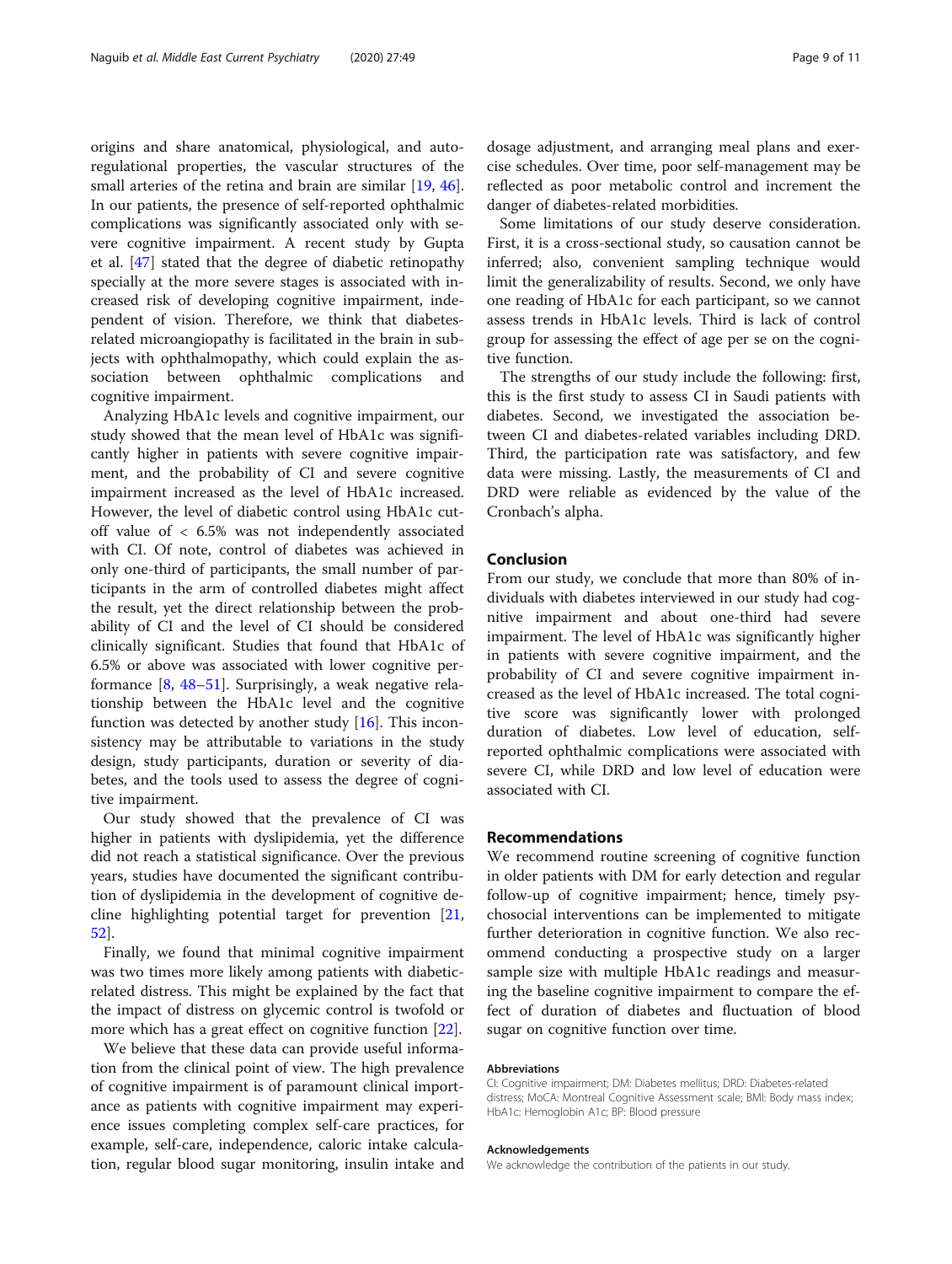#### <span id="page-9-0"></span>Authors' contributions

RN, ES, and HE designed the study, analyzed and interpreted the patient data, and wrote the manuscript. FN, NA, AM, RA, KA, and BA collected the patients' data and applied the scales and performed literature search. All authors read and approved the final manuscript.

#### Funding

This research was funded by the Deanship of Scientific Research at Princess Nourah bint Abdulrahman University through the Fast-track Research Funding Program. Funding has no role in study design, data collection, data analysis, decision to publish or preparation of the manuscript.

#### Availability of data and materials

All data and materials used in the study are available for interested researchers upon approval from the Institutional Review Board at PNU. Contact [IRB@pnu.edu.sa](mailto:IRB@pnu.edu.sa)

#### Ethics approval and consent to participate

The study was conducted in accordance with the Helsinki Declaration and after the ethical approval of the Institutional Review Board at Princess Nourah bint Abdulrahman University, Riyadh, KSA (IRB-PNU:19-0139), date of approval 21 October 2019. Informed verbal consent was taken from all study participants. Verbal consent was approved by the ethics committee. The IRB recommends the use of verbal consent in survey procedures unless information is obtained in such a manner that human subjects can be identified or subjects' responses outside the research could place them at risk of criminal or civil liability or may damage their employability or reputation.

#### Consent for publication

Not applicable.

#### Competing interests

No conflict of interest.

#### Author details

<sup>1</sup>Clinical Science Department, College of Medicine, Princess Nourah Bint Abdulrahman University, Riyadh, Kingdom of Saudi Arabia. <sup>2</sup>Internal Medicine Department, Alexandria Faculty of Medicine, Alexandria University, Alexandria, Egypt. <sup>3</sup>Psychiatry Department, Faculty of Medicine, Zagazig University, Zagazig, Egypt. <sup>4</sup> High Institute of Public Health, Alexandria University, Alexandria, Egypt.

# Received: 14 July 2020 Accepted: 14 September 2020

#### References

- 1. Yerrapragada DB, Rao CR, Karunakaran K, Lee HSE (2019) Cognitive dysfunction among adults with type 2 diabetes mellitus in Karnataka, India. Ochsner J 19(3):227–234
- 2. Yuan XY, Wang XG (2017) Mild cognitive impairment in type 2 diabetes mellitus and related risk factors: a review. Rev Neurosci 28(7):715–723
- 3. Cheng G, Huang C, Deng H, Wang H (2012) Diabetes as a risk factor for dementia and mild cognitive impairment: a meta-analysis of longitudinal studies. Intern Med J 42(5):484–491
- 4. Yaffe K, Falvey C, Hamilton N, Schwartz AV, Simonsick EM, Satterfield S et al (2012) Diabetes, glucose control, and 9-year cognitive decline among older adults without dementia. Arch Neurol 69(9):1170–1175
- 5. Degen C, Toro P, Schonknecht P, Sattler C, Schroder J (2016) Diabetes mellitus type II and cognitive capacity in healthy aging, mild cognitive impairment and Alzheimer's disease. Psychiatry Res 240:42–46
- 6. Li W, Wang T, Xiao S (2016) Type 2 diabetes mellitus might be a risk factor for mild cognitive impairment progressing to Alzheimer's disease. Neuropsychiatr Dis Treat 12:2489–2495
- 7. Dybjer E, Nilsson PM, Engström G, Helmer C, Nägga K (2018) Prediabetes and diabetes are independently associated with adverse cognitive test results: a cross-sectional, population-based study. BMC Endocr Disord 18(1):91
- 8. Wium-Andersen IK, Rungby J, Jorgensen MB, Sandbaek A, Osler M, Wium-Andersen MK (2019) Risk of dementia and cognitive dysfunction in

individuals with diabetes or elevated blood glucose. Epidemiol Psychiatric Sci 29:e43

- 9. Kinoshita T, Shimoda M, Sanada J, Fushimi Y, Hirata Y, Irie S et al (2016) Association of GA/HbA1c ratio and cognitive impairment in subjects with type 2 diabetes mellitus. J Diabetes Complicat 30(8):1452–1455
- 10. Bordier L, Doucet J, Boudet J, Bauduceau B (2014) Update on cognitive decline and dementia in elderly patients with diabetes. Diabetes Metab 40(5):331–337
- 11. Mattishent K, Loke YK (2016) Bi-directional interaction between hypoglycaemia and cognitive impairment in elderly patients treated with glucose-lowering agents: a systematic review and meta-analysis. Diabetes Obes Metab 18(2):135–141
- 12. (2016) 2016 Alzheimer's disease facts and figures. Alzheimers Dement 12(4): 459–509
- 13. Palta P, Carlson MC, Crum RM, Colantuoni E, Sharrett AR, Yasar S et al (2017) Diabetes and cognitive decline in older adults: the ginkgo evaluation of memory study. J Gerontol A Biol Sci Med Sci 73(1):123–130
- 14. Alosco ML, Spitznagel MB, van Dulmen M, Raz N, Cohen R, Sweet LH et al (2012) Cognitive function and treatment adherence in older adults with heart failure. Psychosom Med 74(9):965–973
- 15. Ravona-Springer R, Schnaider-Beeri M (2011) The association of diabetes and dementia and possible implications for nondiabetic populations. Expert Rev Neurother 11(11):1609–1617
- 16. Roy S, Kim N, Desai A, Komaragiri M, Baxi N, Jassil N et al (2015) Cognitive function and control of type 2 diabetes mellitus in young adults. N Am J Med Sci 7(5):220–226
- 17. Umegaki H (2014) Type 2 diabetes as a risk factor for cognitive impairment: current insights. Clin Interv Aging 9:1011–1019
- 18. Marden JR, Mayeda ER, Tchetgen Tchetgen EJ, Kawachi I, Glymour MM (2017) High Hemoglobin A1c and diabetes predict memory decline in the health and retirement study. Alzheimer Dis Assoc Disord 31(1):48–54
- 19. West RK, Ravona-Springer R, Schmeidler J, Leroith D, Koifman K, Guerrero-Berroa E et al (2014) The association of duration of type 2 diabetes with cognitive performance is modulated by long-term glycemic control. Am J Geriatr Psychiatry 22(10):1055–1059
- 20. Afgin AE, Massarwa M, Schechtman E, Israeli-Korn SD, Strugatsky R, Abuful A et al (2012) High prevalence of mild cognitive impairment and Alzheimer's disease in Arabic villages in northern Israel: impact of gender and education. J Alzheimers Dis 29(2):431–439
- 21. Alkhunizan M, Alkhenizan A, Basudan L (2018) Prevalence of mild cognitive impairment and dementia in Saudi Arabia: a community-based study. Dementia Geriatr Cogn Disord Extra 8(1):98–103
- 22. Asuzu CC, Walker RJ, Williams JS, Egede LE (2017) Pathways for the relationship between diabetes distress, depression, fatalism and glycemic control in adults with type 2 diabetes. J Diabetes Complicat 31(1):169–174
- 23. Repple J, Karliczek G, Meinert S, Förster K, Grotegerd D, Goltermann J et al (2019) Variation of HbA1c affects cognition and white matter microstructure in healthy, young adults. Mol Psychiatry
- 24. Wermelt JA, Schunkert H (2017) Management of arterial hypertension. Herz. 42(5):515–526
- 25. Nasreddine ZS, Phillips NA, Bédirian V, Charbonneau S, Whitehead V, Collin I et al (2005) The Montreal Cognitive Assessment, MoCA: a brief screening tool for mild cognitive impairment. J Am Geriatr Soc 53(4):695–699
- 26. Ciesielska N, Sokołowski R, Mazur E, Podhorecka M, Polak-Szabela A, Kędziora-Kornatowska K (2016) Is the Montreal Cognitive Assessment (MoCA) test better suited than the Mini-Mental State Examination (MMSE) in mild cognitive impairment (MCI) detection among people aged over 60? Meta-analysis. Psychiatr Pol 50(5):1039–1052
- 27. Godefroy O, Fickl A, Roussel M, Auribault C, Bugnicourt JM, Lamy C et al (2011) Is the Montreal Cognitive Assessment superior to the Mini-Mental State Examination to detect poststroke cognitive impairment? A study with neuropsychological evaluation. Stroke. 42(6):1712–1716
- 28. Dong Y, Sharma VK, Chan BP, Venketasubramanian N, Teoh HL, Seet RC et al (2010) The Montreal Cognitive Assessment (MoCA) is superior to the Mini-Mental State Examination (MMSE) for the detection of vascular cognitive impairment after acute stroke. J Neurol Sci 299(1-2):15–18
- 29. Fisher L, Hessler DM, Polonsky WH, Mullan J (2012) When is diabetes distress clinically meaningful? Establishing cut points for the Diabetes Distress Scale. Diabetes Care 35(2):259–264
- 30. Polonsky WH, Fisher L, Earles J, Dudl RJ, Lees J, Mullan J et al (2005) Assessing psychosocial distress in diabetes: development of the diabetes distress scale. Diabetes Care 28(3):626–631